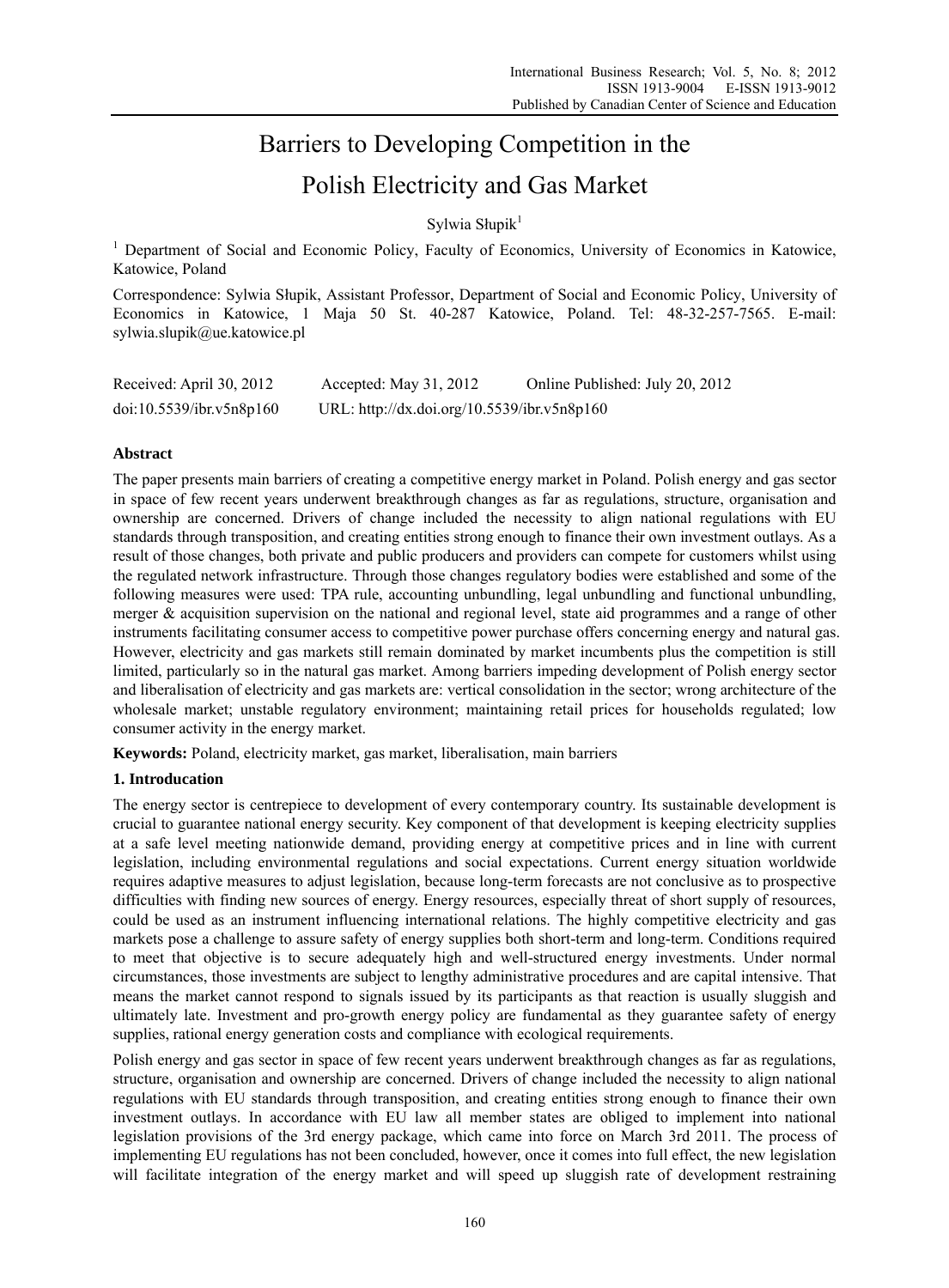competition in Polish electricity and gas market.

This is essential as there are numerous challenges in front of the Polish market. The necessity of fundamental and far-reaching modernisation tied in with increasing capacities converges with inevitable adapting measures to comply with costly requirements stipulated by the European Climate Package. Poland is obliged to limit its  $O<sub>2</sub>$ emissions and switch to low energy economy at the same time. High energy demand, inadequate generating, fuel transport and energy infrastructure, substantial dependence on external natural gas supplies and as near as makes no difference complete dependence on external petroleum supplies as well as environment protection obligations - including climate related - require taking decisive actions to outset the threat of fuel and energy consumers being worse off.

Well-oiled and healthy markets are absolutely key to assure safety of supplies and improve efficacy and quality of services. Over recent few years, Poland has made inroads into liberalising its electricity and natural gas markets. Liberalisation, however, is a continuous process and as it was in case of other countries, there is loads yet to be done before a fully robust market emerges from the process. Electricity and gas markets still remain dominated by market incumbents plus the competition is still limited, particularly so in the natural gas market.

#### **2. Characteristics of the Polish Energy Sector**

In 1990 Poland entered the arduous transition process of shifting from centrally planned economy to market economy. The energy sector managed to carry out considerable social, political and economic reforms. As a result of dropping industrial output and growing GDP energy consumption fell. This was particularly evident in demand for electricity and coal due to closures of energy-intensive heavy industry facilities. Among the most important changes which took place over that period in Polish energy sector are (European Investment Bank, 2008):

- $\checkmark$  "rationalisation" of energy consumption aimed at decreasing already high energy consumption in Poland and increasing efficiency of the energy sector, improving quality of produced coal, reducing heat waste etc. It involved starting the energy saving process which is yet to be concluded both from supply and demand point of view,
- $\checkmark$  reform of energy pricing strategies aimed at restoring the link between prices and market conditions which often ends up with higher energy prices,
- $\checkmark$  restructuring reform involving transforming vast, ineffective enterprises into separate companies.

The energy sector is one of the fastest developing parts of the economy. Growing world population, economic growth and giant technological leap over recent years are all factors fostering increasing energy demand. Poland owns some of the biggest coal deposits in Europe, hence it became the mineral of choice for the energy generating industry. In 2011 86% of Polish primary energy supply came from fossil fuels, whereas the remaining part was provided by biomass and biogas. While the dominance of coal in national fuel consumption has significantly loosen its grip - 76% in 1990 down to 56% in 2008, the aggregate reliance on fossil fuels has decreased only by 5% over the same period from 98% to 93% due to increasing importance of petroleum and natural gas (OECD/IEA, 2011).

Use of coal as key fuel, on one hand makes Poland independent of foreign energy supplies, on the other though, it may generate additional costs and decrease competitiveness of this fuel among other energy sources. Tight link between the power and coal industries creates the danger of electricity sector becoming vulnerable to economic and social hardship experienced by the mining industry. This is observed through pressures on increasing and "regulating" prices to the power industry for coal and fuel deliveries.

Historically, petroleum has been the second most important fuel and its consumption has nearly doubled since 1990 by reaching 25% in 2009. Also noteworthy is maintaining for few years now increasing production of renewable energy. Consumption of gas and biomass grew by 4% over past three decades by reaching 13% and 6% respectively in 2008. It should be emphasized that other power stations have also increased their output thus underlining shooting up importance of distributed generation (in 2009 30% increase year-on-year) (Energy Regulatory Office, 2011a).

The processes taking place in Polish energy market in 2010 characterised with growing output and consumption of electricity. In 2010 national demand for electricity was 154.98 TWh which translates to 5.5% increase compared to 2006. The same year Polish commercial and utility power stations generated a total of 157 TWh of energy. That is 21% more the Ministry of Economy forecasted (Ministry of Economy, 2009).

According to PSE Operator SA reports national electricity consumption increased in 2010 4% year-on-year,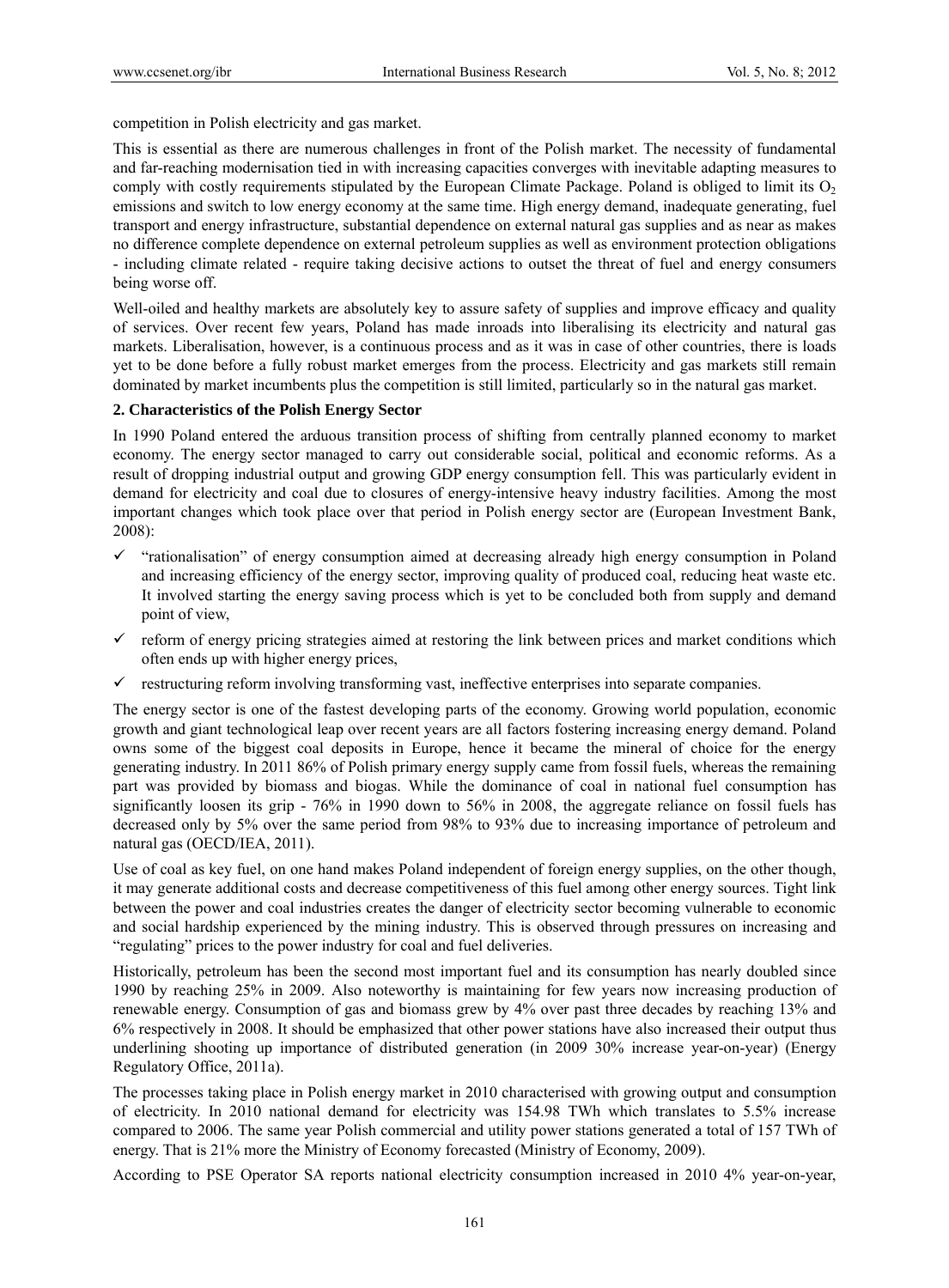whilst energy output grew over the same period by 3.59%. Note, this comparison concerns 2009 - the year of economic downturn.

|                                     | 2010    | 2009    | 2010/2009  |
|-------------------------------------|---------|---------|------------|
| <b>TOTAL OUTPUT</b>                 | 156 337 | 150 912 | 3.59%      |
| <b>Commercial power stations:</b>   | 146 104 | 141 874 | 2.98%      |
| Water power stations                | 3 2 6 6 | 2 7 5 1 | 18.72%     |
| Thermal power stations              | 142 835 | 139 120 | 2.67%      |
| black coal fired<br>$\qquad \qquad$ | 89 208  | 84 272  | 5.86%      |
| brown coal fired<br>$\qquad \qquad$ | 49 459  | 50 796  | $-2.63%$   |
| Gas-fired power stations            | 4 1 6 4 | 4 0 4 9 | 2.84%      |
| Other renewables                    | 10      | 21      | $-53.81\%$ |
| Wind farms                          | 1298    | 820     | 58.29%     |
| <b>Utility power stations</b>       | 8923    | 8 2 0 3 | 8.78%      |
| <b>National energy consumption</b>  | 154 983 | 148721  | 4.21%      |

*Source:* PSE Operator SA.

Renewables consumption in Polish energy sector increased according to 2010 data. Output of run-of-the-river power stations increased by almost 18% whilst wind farms' by 58%. Output level has also increased at biomass and biogas fired power stations. Furthermore, renewables are gaining ground on a regular basis, what finds reflection in generating capacity dynamics. Compared to year before, by year-end 2010 renewable energy plant had 19% more operational generating capacities. Consequently renewables-based energy output increased as fraction of total energy output from 5.8% in 2009 to 6.2% in 2010 (Grant Thornton Frackowiak, 2010). Higher renewable energy production is stimulated by putting in place certain mechanisms. There are two fundamental systems supporting renewables investment in force in Europe. First - feed in tariff, practised in majority of EU Member States. Polish Energy Law (Energy Law, 1997) act imposes on electricity distributors requirement to buy from their suppliers a predetermined quotas of renewable energy. The system of so called colour certificates is a vital factor supporting renewable energy production. However, despite it being in place already since 2005, fraction of renewables in total energy output in Poland remains still inconsiderable. In 2010 it reached as much as 6.8%. This means that despite renewables consumption increased by 26%, set out by the Ministry of Economy target of 7.5% renewables fraction in total national energy output was not met (Minister of Economy, 2010). Note that European Union requires Poland to produce 15.5% of its total energy output from renewables by 2020.

Dynamic fast-paced boost in production of renewable energy was caused above all by wind energy. Power output from renewables increased in 2010 by almost half. Wind energy production also did strengthen thereby confirming the long-term upward trend for consumption of this type energy. Wind energy has growing stake in total renewable energy output which grew during 2010 from 13% to over 15%.

Another renewable energy source which plays an increasingly important role in the Polish energy sector is biomass. Polish investors tend to put greater resources behind biomass-based projects (either biomass combustion or co-firing with coal) aimed at generating electricity and thermal energy. Investment in biomass-fired power station is planned by both major energy conglomerates (i.a. Tauron, DGF, SUEZ or Dalkia Poland) and local cogeneration plants. Polish energy policy forecasts increasing consumption of that energy particularly as far as biogas is concerned. In accordance with Ministry of Economy estimates, biogas fraction in total renewable energy output will shoot up over next 20 years from 4% to 17% and will provide 11% of total heat energy compared to current 1%. Those forecasts are confirmed by data from the Energy Regulatory Office. They show that generating capacity of biomass-fired plants increased in Q1 of 2011 by 42.86 MW to 399.05 MW i.e. by over 12% (Grant Thornton Frackowiak, 2010).

Total consumption of natural gas in 2010 in Poland was 158.1 TWh. 110.4 TWh/year of imported gas was complemented by nationally extracted gas i.e. 46.3 TWh/year which covered approx. 30% of domestic natural gas demand. Compared to 2009, total gas consumption soared by 7.8%, imports by 9% whereas domestic extraction sprung by just 2.7% at constant generating capacities. Total gas imports in 2010 featured gas from Russia, Ukraine and intra-Community supplies from Germany and Czech Republic. The highest share of gas imports was provided by Russia as part of agreement concluded in 1996 between PGNiG SA and Gazprom Export. Under that contract 99 TWh of natural gas was purchased translating to 89% of total gas imports into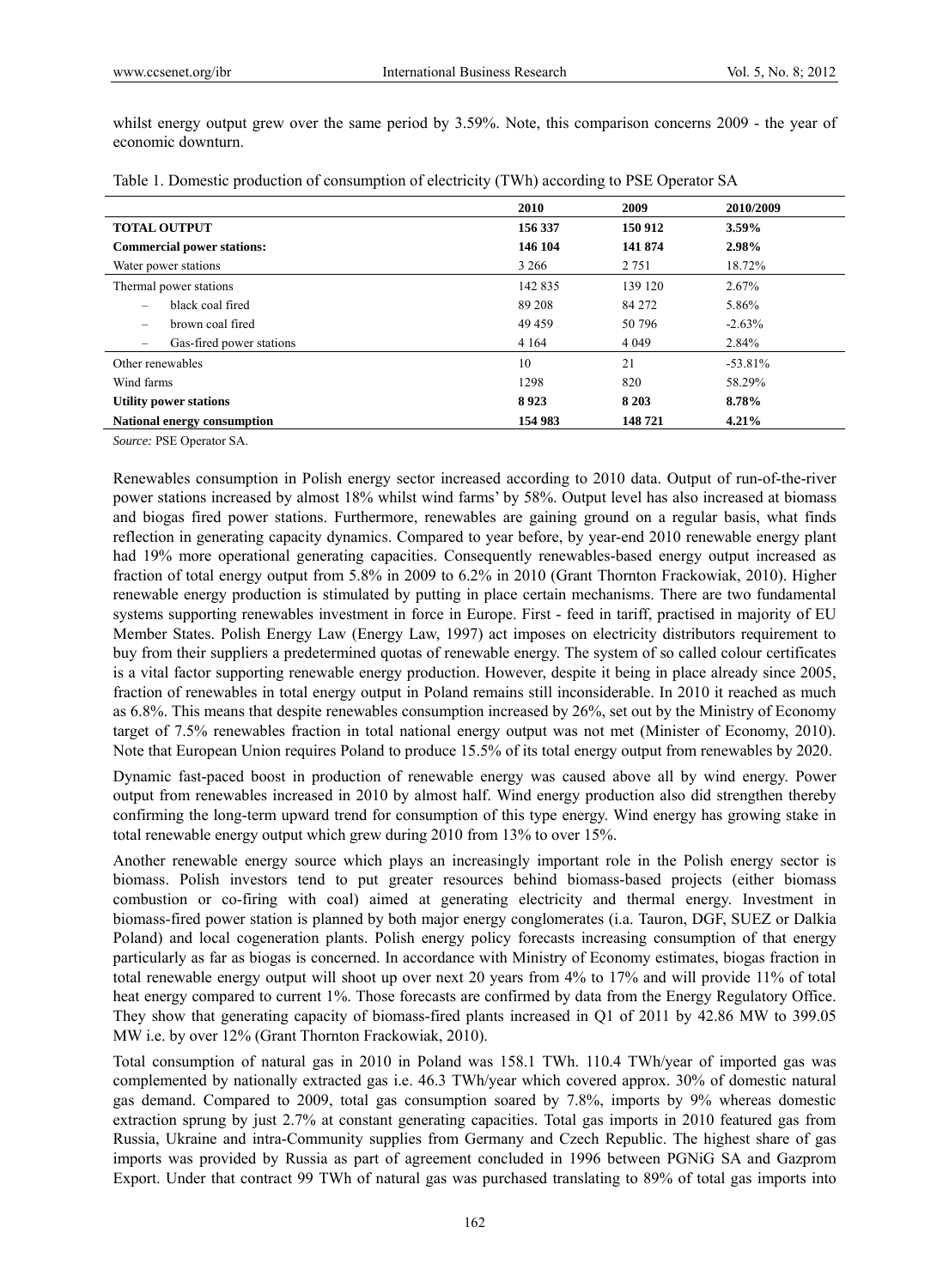Poland, whereas transit of fuel gas fed through Polish part of the Yamal-Europe pipeline was 259.41 TWh/year. The remaining demand was satisfied with supplies from Germany, Ukraine and Czech Republic. Total volume of gas supplies provided under provisions of gas import agreements was  $1\,038$  million m<sup>3</sup>, which equalled approx. 11% of total gas imports to the Polish territory. In 2010 only two entities purchased gas for further resale. It was a relatively small amount - just over 18 thousand tonnes of liquefied natural gas, bought without using the TPA rules (Energy Regulatory Office, 2011b).

| Table 2. Gas supplies in 2010 |  |
|-------------------------------|--|
|-------------------------------|--|

| Item                                       | Quantity [million $m^3$ ] |  |
|--------------------------------------------|---------------------------|--|
| Imports, including:                        | 10066.4                   |  |
| Yamal LNG agreement                        | 9028.4                    |  |
| Intra-Community purchase/Country of origin |                           |  |
| Czech Republic<br>a.                       | 0.3                       |  |
| Germany<br>b.                              | 1031.9                    |  |
| Other imports/Country of origin            |                           |  |
| Ukraine<br>a.                              | 5.9                       |  |
| Domestic extraction                        | 4220.4                    |  |
| Gas reserves (change in reserves)          | 272.1                     |  |
|                                            |                           |  |

*Source:* PGNiG SA.

### **3. Companies and Concentration of the Electricity Market**

Over recent years Poland has made inroads into liberalisation of energy markets through implementing EU regulations concerning liberalisation of energy markets and supplies security faster than other EU Member States where transition processes had already taken place. Despite positive transformations, however, Polish electricity and gas market still shows little competitiveness.

Current composition of the energy sector and concentration of their operations are effect of horizontal consolidation processes followed by vertical M&As of companies owned by State Treasury. Both the electricity production sector and the wholesale market remain under strong concentration. The industry leader as far as generation is concerned is PGE Capital Group SA. The sector of energy providers is dominated by Tauron Group SA. The consolidation process which in fact has not concluded, will have had major impact on opportunities for building a competitive wholesale marketplace. The lion's share of generated electricity (90%) is sold under bilateral agreements. Fraction of energy sold in the spot market (stock exchange, electricity trading platforms) remains low in spite of increases observed in 2009. Sheer dominance of bilateral agreements and capital group concentrated trade have their impact on suppressing wholesale market liquidity and causes the pricing policies to remain murky. An open and robust wholesale market would be key to have real competition (OECD/IEA, 2011).

In 2010 the sales structure at the wholesale market looked similar to previous years. The main electricity consumers at the energy wholesale market were energy distributors. Sales were generally made between capital group companies. Polish Power Exchange (TGE SA) showed fast-paced growth dynamics in 2010. Main reason for increasing energy sales through exchange were amending provisions to the Energy Law act coming into force by August 9th 2010. They obligated all energy producers to sell through the stock exchange either 15% or 100% of their generated output (concerning producers qualifying for the long-term contract programme). Volume of trade at the Polish Power Exchange reached 3 TWh a mere 2% of total electricity consumption in 2009. Nonetheless that was a 45% increase year-on-year. Further 4.36 TWh, i.e. 2.93% of domestic electricity consumption was sold through On-line Electricity Trading Platform. Due to growing trading volumes at TGE SA, Polish energy market is liquid enough to give third party access to interconnection with the Scandinavian market through market coupling mechanisms i.e. implicit auctions made at power exchanges: Nordpool Spot and TGE SA. The cross-border transmission capacity of monopolar high-voltage direct current (HVDC) submarine cable between Poland and Sweden (SwePol Link) is 600 MW. This high voltage cable enables members of TGE and Scandinavian NordPool Spot Exchange to sell generated energy to other markets and purchase cheaper energy from neighbouring markets. The main issue, however, in the way of full integration between Polish and neighbouring markets are insufficient cross-border transmission capacities (Energy Regulatory Office, 2011b).

The Polish retail electricity customer market is shaped by 16 million end-consumers, 85% of which are households. Electricity sold to households makes up for approximately 24% of total electricity sold. Polish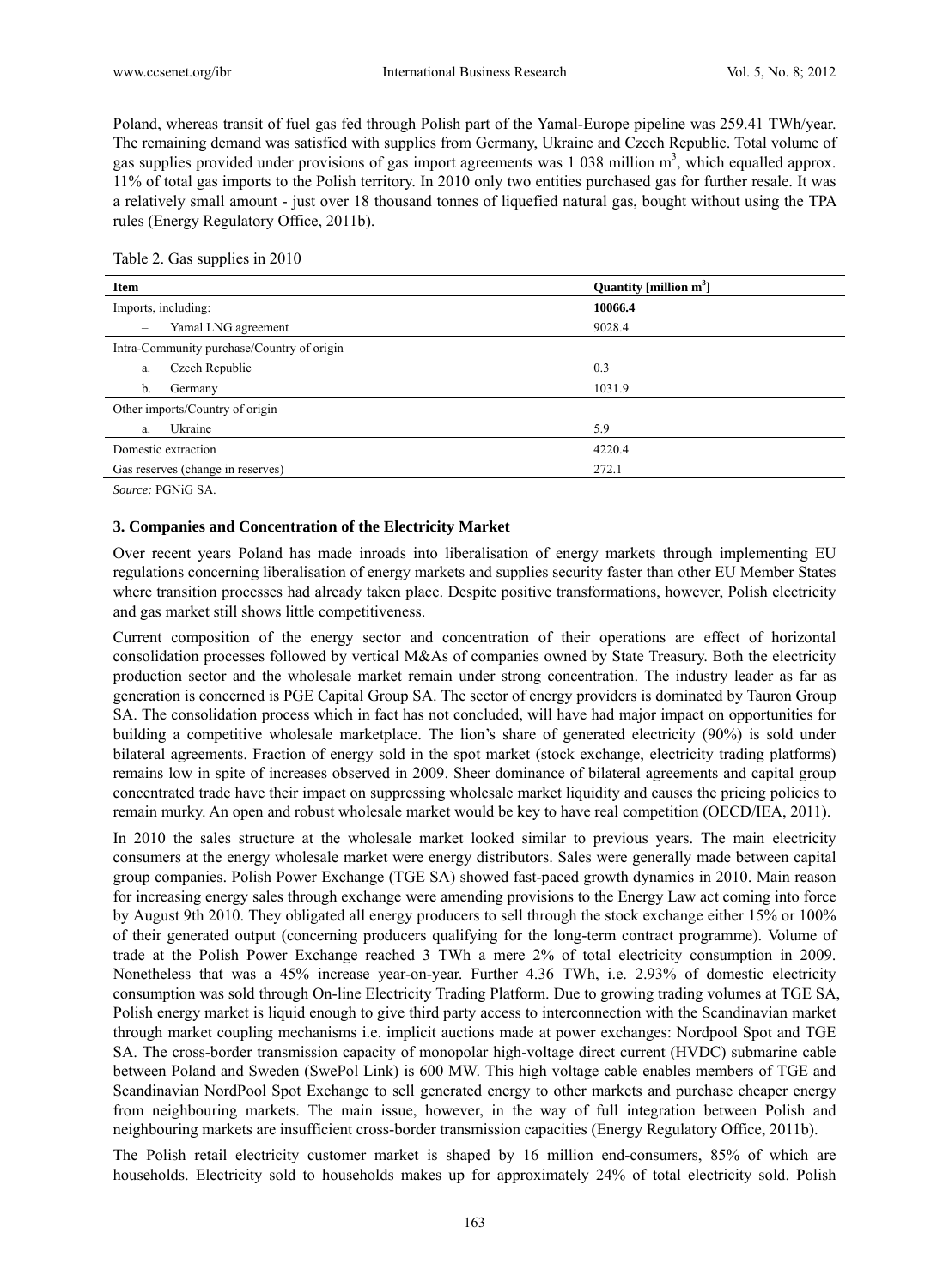transmission grid is maintained by state-owned PSE Operator SA supervised by the Ministry of Economy. Apart from end-consumers, participants of the retail market are distribution system operators (DSO) and electricity providers (energy trading companies). The biggest sellers of electricity are incumbent companies, which emerged after separating out distribution system operators (currently seven entities) as parties to comprehensive agreements i.e. agreements combining provisions of purchase-sale agreement and power purchase agreement concluded with consumers. They operate in capacity of ex officio distributors for households, which did not make the decision to switch suppliers. Apart from the big seven there are also other providers (approximately twenty active members), whose origins do not trace back to old distribution companies. There are also approx. 200 other vertically integrated industrial electricity suppliers which apart from selling also offer distribution services. The number of entities holding electricity distribution licences totals approx. 300 companies (Energy Regulatory Office, 2011b).

Bearing in mind the majority of distribution system operators are incorporated into groups owning both production and supply units, the process of becoming downright and fully independent is a slow one, however, all formal and legal obligations concerning DSO independence have been fulfilled. The division responsible for supplies in each of the groups, sells energy mainly to consumers connected to distribution network owned by that group. Energy Regulatory Office stresses DSOs achieved a significant milestone in 2009, whereby they worked out equal terms for all users of the system and equal access to distribution networks for third parties. The competition beyond operating area of DSOs increases gradually at a slow pace though due to closely matched competitive offers (OECD/IEA, 2011).

Initiated in 1998 liberalisation process of Polish electricity sector entered the stage when fully competition-promoting measures were in place by July 1st 2007, when in accordance with EU directives consumers were empowered to choose electricity suppliers. Consumer activity on Polish electricity market measured by number of customers switching suppliers remains low. In 2009, over 1060 local clients (located within operating area of given supplier) changed suppliers. In 2008 that same number was 905, and in 2007 - 541. Fraction of connected external customers (measured by energy consumption) was significantly lower than of households. Increasing compared to previous years number of companies switching providers in 2009 was linked to economic downturn which pressured businesses to cut costs thus find better energy offers. In 2008 the administrative procedure of switching providers was shortened and simplified. Regardless of that improvement, other barriers of different character were still in the way. There still are not enough competitive offers what explains low interest among consumers. As far as residential customers are concerned, the state of affairs is down to tariff regulations concerning households, which show little differentiation between suppliers. According to Energy Regulatory Office, among other barriers is "lengthy process of concluding power purchase agreements and unfavourable provisions putting consumers at a disadvantage once they decided to switch providers". Moreover, knowledge on possibility and procedures for switching suppliers is deficient, especially among households putting additional constrain on competition.

|      | Consumers switching providers by energy consumption $(\% )$ |                                   |                               |                        |
|------|-------------------------------------------------------------|-----------------------------------|-------------------------------|------------------------|
| Year | Large industrial                                            | Average industrial and commercial | Small business and individual | Number of renegotiated |
|      | consumers                                                   | consumers                         | consumers                     | agreements             |
| 2006 | 15.84                                                       | 0.012                             |                               | 47                     |
| 2007 | 16.95                                                       | 0.128                             | 0.001                         | 44                     |
| 2008 | 15.95                                                       | 0.309                             | 0.005                         | No data                |
| 2009 | 22.39                                                       | 1.150                             | 0.03                          | No data                |

| Table 3. Consumers switching providers in 2006-2009 |  |  |
|-----------------------------------------------------|--|--|
|-----------------------------------------------------|--|--|

Note: \* renegotiation of agreement is synonymous with amending agreement with previous supplier.

*Source:* Energy Regulatory Office.

However, despite the number of consumers who took advantage of their right to switch suppliers in 2010 remains low, it nevertheless is an increase on 2009 figures. Study factoring in different tariff groups, proves that in 2010 the number of consumers who decided to change their energy provider grew in excess of 300% compared to 2009. In tariff groups A, B, C (commercial consumers) that number was approx. 500% and in tariff group G (individual consumers) - approx. 17%. When evaluating those indicators, however, one should bear in mind that very few consumers (mere 0.05% of all consumers) have already taken advantage of their right to switch.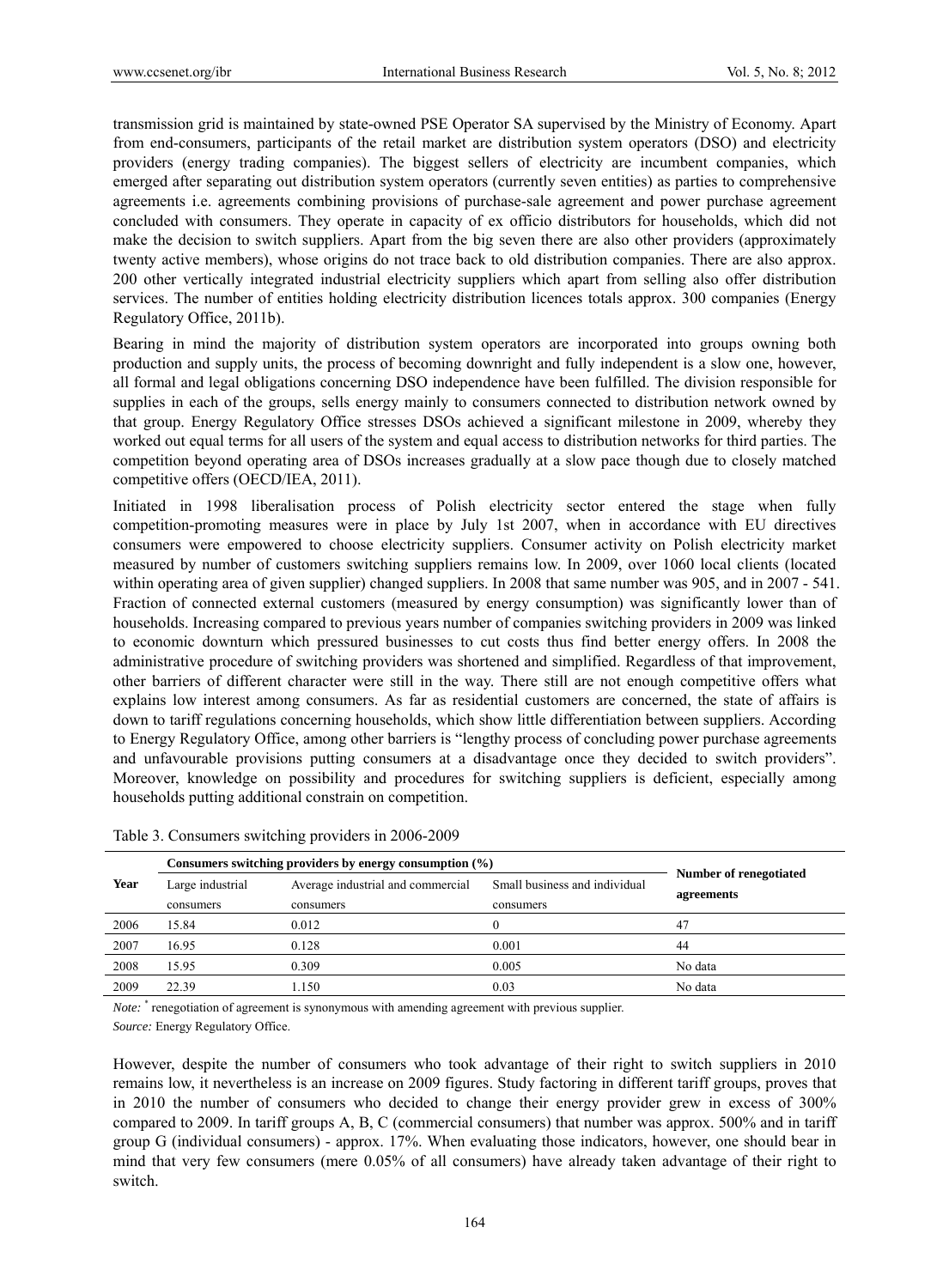#### **4. Companies and Concentration of the Gas Market**

Natural gas is one of key energy resources. Poland consumes just shy of 14 billion  $m<sup>3</sup>$  of natural gas per annum. Most of it comes from a single dominating supplier (PGNiG SA) which in turn buys the resource from Russian Federation. This state of affairs will probably not change in forthcoming several years. Polish gas market in its current shape does not promote intensive competition, nonetheless one of most important sources of competitive advantage is access to natural gas sources (Buczkowski, 2009). PGNiG (72.5% owned by State Treasury, 12.7% owned by eligible employees, the remaining shares are free float) is the market leader both in terms of upstream and downstream sectors. It is virtually an exclusive gas importer - entitlement to 100% of transmission capacity of all entry points. Moreover, by being the biggest gas extraction company (98% of domestic output), PGNiG is calling the shots in the natural gas wholesale market. Gas trading companies outside the PGNiG Capital Group have no stake in gas wholesaling (OECD/IEA, 2011).

In 2010 gas was traded still under provisions of bilateral agreements. Thus far gas has not been sold in Poland through stock exchanges or hubs.

Apart from PGNiG Capital Group there are approx. 30 independent entities operating on the Polish market dealing with distribution and sales of gas. How dynamically they develop is contingent on formalising the process of designing and building gas networks. Technical capabilities of existing transmission infrastructure and its development also play an important role.

Part of market reform in the Polish gas sector was separating out in terms of ownership operations linked to transmission of natural gas, which originally were governed by PGNiG. In 2004 a new state unit was formed as part of PGNiG - completely independent transmission system operator OGP GAZ-SYSTEM SA, which went on to become state controlled in 2005. In June 2007 six distribution companies were legally disassociated from PGNiG, which were granted by Energy Regulatory Office status of a distribution company. They remain a hundred percent owned by PGNiG.

The fact which substantially influenced the landscape of Polish natural gas market, including managing and operating gas transmission, was delegating Gaz-System SA to become the operator of Polish part of the Yamal-Europe Transit Gas Pipeline System (TGPS). By decision of the Energy Regulatory Office President of November 17th 2010, that company was appointed gas transmission system operator for Polish part of the Yamal- Western Europe pipeline until December 31st 2015 (Energy Regulatory Office, 2011b).

High saturation in Polish gas market caused by dominant position of PGNiG Capital Group has taken its toll for many years on the structure of retail market and its transition rate. Still 98% of natural gas is sold by the monopolist, whereas the remaining 2% represents several dozen entities, which aspire to develop and strengthen their market position (G.EN Gaz Energia, CP Energia, EWE Polska, Enesta SA and KRI S.A.). Best part of those companies sells gas through own local distribution networks. Exception here is EWE Polska, which also imports natural gas from West through its own network using the EU transmission system. In 2009 is imported from Germany approx. 35.65 million  $m<sup>3</sup>$  of natural gas under agreement with EWE AG.

The TPA rule in force since June 1st 2007, which counteracts discriminatory practices toward third party access to network thus gives right to freely choose and switch gas supplier, remains redundant as in practice the switching rights are not exercised. Providers independent of PGNiG - due to low commercial quantities - are not obligated to give third party access to their distribution networks, even though from the legal standpoint the consumer is entitled to switch supplier twice a year free of charge. Moreover, PGNiG is the sole proprietor and operator of the storage system as ruled by the Regulator in 2008 for the period of 17 years. In 2010 PGNiG owned 100% of underground gas storage capacities. The company provided in 2010 for Gaz-System SA 50 million  $m<sup>3</sup>$  of gas due to the enterprise acting in capacity of transmission system operator. The remaining storage capacity was used entirely for purposes of PGNiG SA operations.

In 2010 active capacity of underground gas storage was approx. 17.9 TWh.

In accordance with art. 24 of *Act on Reserves of crude oil, petroleum products and natural gas and procedures applying to situations threatening domestic energy security and oil market disruptions* (Journal of Laws No. 53 item 343, 2007) companies importing gas fuel into Poland are obligated to maintain minimum reserves and keep them available throughout Polish territory by using storage installations connected with Polish transmission system. Due to storage capacity deficit and barred access to storage services, imposing the requirement on entities importing gas to hold reserves of gas fuel effectively denied them the opportunity to enter the market of new suppliers, thus hampering its development (Buczkowski, 2009).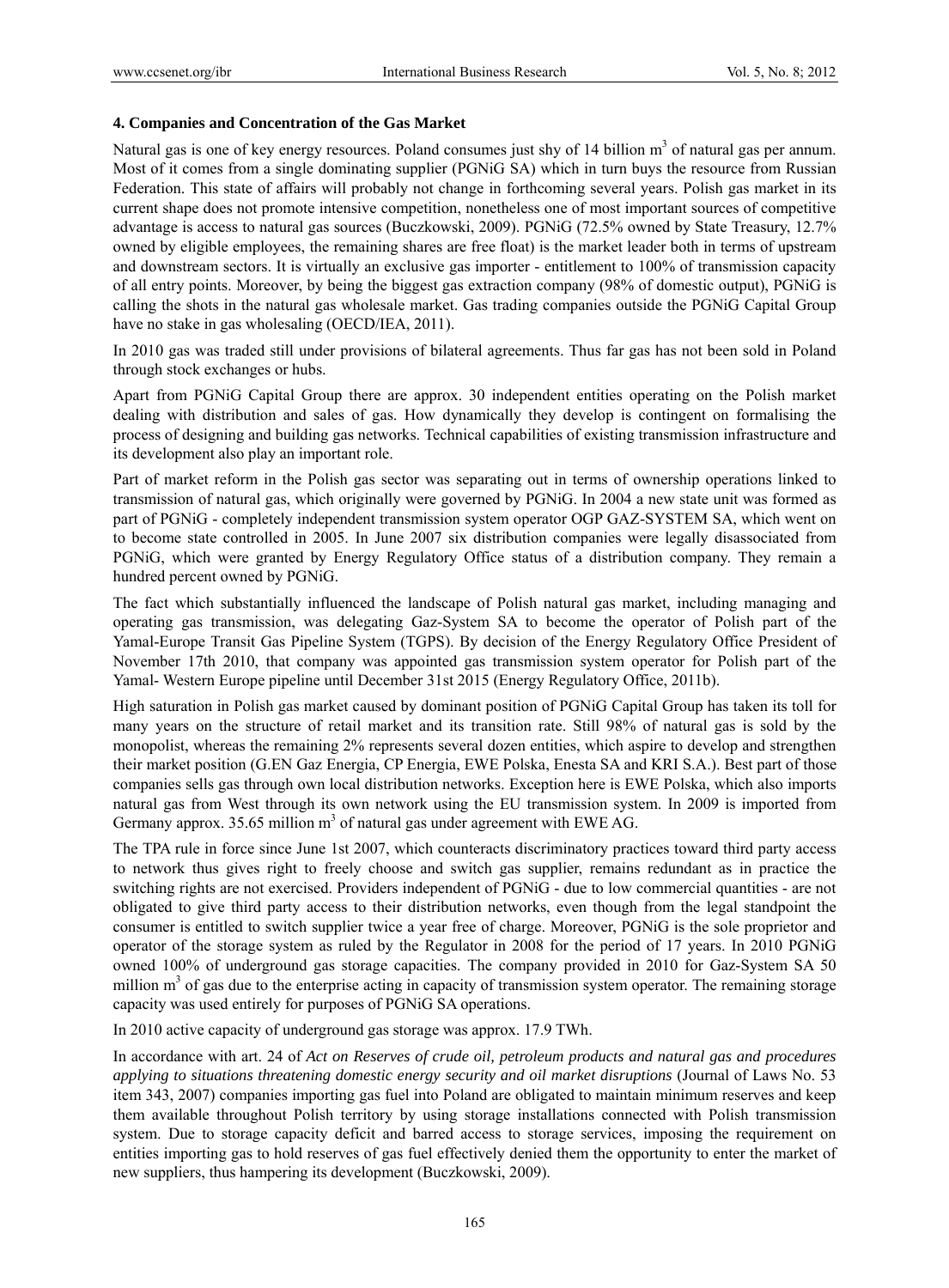| No           | Storage name     | <b>Type of storage</b> | Active capacity [million $m^3$ ] | Reading by the end of reporting period [million $m3$ ] |
|--------------|------------------|------------------------|----------------------------------|--------------------------------------------------------|
|              | Wierzchowice     | mature gas field       | 575.00                           | 386.564                                                |
|              | <b>Brzeznica</b> | mature gas field       | 65.00                            | 41.153                                                 |
|              | Strachocina      | mature gas field       | 150.00                           | 98.964                                                 |
| 4            | Swarzow          | mature gas field       | 90.00                            | 49.521                                                 |
|              | Husow            | mature gas field       | 350.00                           | 270.313                                                |
| 6            | Mogilno          | salt caverns           | 370.00                           | 302.308                                                |
|              | Daszewo          | mature gas field       | 30.00                            | 8.825                                                  |
| 8            | <b>Bonikowo</b>  | mature gas field       | 200.00                           | 47.371                                                 |
| <b>TOTAL</b> |                  |                        | 1837.890                         | 877.203                                                |

Table 4. Polish underground gas storage in 2010

*Source:* PGNiG SA

#### **5. Liberalisation of Electricity and Gas Sector Objectives**

Polish energy policy is determined by EU directives and requirements to a great extent. Poland has to liberalise its natural gas and electricity market in particular by implementing competition mechanisms. Not only will a competitive marketplace stimulate improvement of operational efficiency and cost-optimising measures on the supply side, but also more efficient energy consumption and deployment on the demand side. This will be achieved through incentivising economic signals. Developing a competitive market environment is one of objectives set out by Polish Energy Policy until 2030 (Ministry of Economy, 2009). PEP 2030 and its Executive Actions Programme for 2009-2012 envisages a range of short-term measures intended to increase competition in electricity and natural gas markets. According to that document, liberalisation aims to assure undisrupted energy market and thus counteract excessive price rises.

Among specific objectives are:

- 1) Lifting barriers obstructing supplier switching.
- 2) Developing competition mechanisms as the main measure rationalising energy prices.
- 3) Regulating naturally monopolised markets in best interest of all market participants.
- 4) Limiting red tape in areas where competitive markets operate and develop.
- 5) Co-building regional gas and electricity market with international trade being the main focus.
- 6) Implementing and effective electricity balancing mechanism increasing energy supplies security, supporting futures and intraday trading, and facilitating identification and allocation of individual costs of energy supplies.
- 7) Creating a liquid spot market and futures market.

Objectives of Polish energy markets liberalisation comply with target objectives of European energy policy competitiveness, sustainable development and energy security.

Table 5 shows a matrix of specific objectives for liberalisation of electricity markets, from both short-term and long-term perspective.

Liberalisation of the energy market entails predominantly measures within the framework of energy policy. They concern introducing and extending competition mechanisms deployed in liquid fuels, natural gas and coal markets. Poland, as EU member state actively contributes in creating joint Community energy policy, and also delivers on its main objectives in specific domestic environment. In doing so, consumer interests need to be protected, whilst keeping strong grip on current energy reserves as well as technological consideration regarding energy production and transmission.

One of key objectives of Community's energy policy is creating an internal, EU-wide electricity market after other commodity markets in order to enable free flow of goods (energy) and services (transmission, distribution). The process of creating EU-compliant energy market depends above all on rebuilding structurally the energy industry. That in turn involves disjoining electricity production and trading from transmission and distribution, putting TPA rules into practice, deregulation of wholesale and retail prices, counteracting further consolidation (horizontal in particular), modernising energy infrastructure, and passing adequate legislation. Furthermore, for the first time, already at the stage of developing energy sector and building administratively electricity market, consumer interest is actually on the list of priorities for the changes. Hence it is fair to say that together with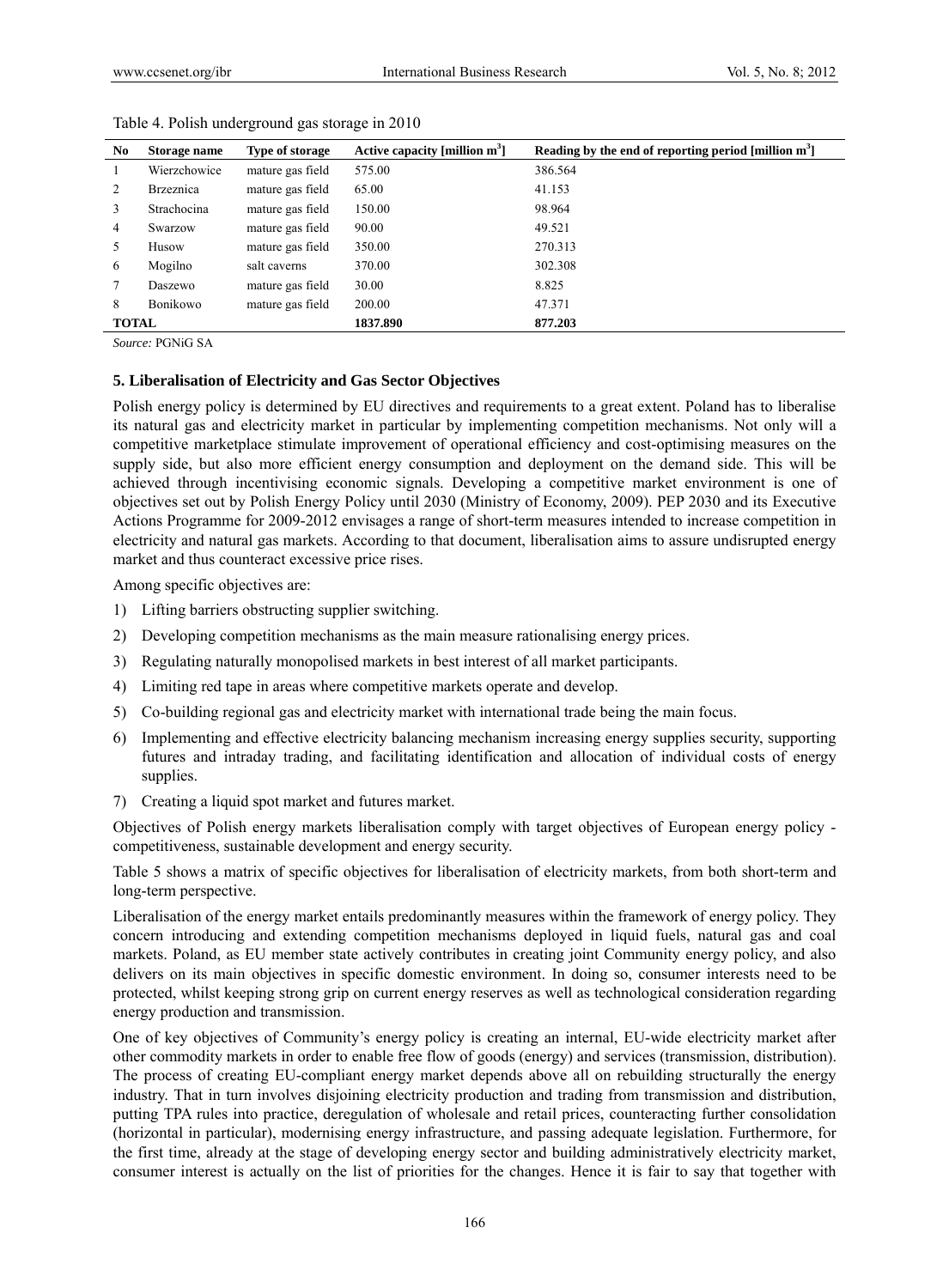pro-competitive rules for electricity market being put in place, companies operating in the energy sector are going to - similarly to common practice - become increasingly customer-centric i.e. striving to explore customer needs and catering for them. This will be a departure from current situation where best consumer interest is neglected (Office of Competition and Consumer Protection, 2011).

|  |  |  | Table 5. Specific objectives of Polish electricity market liberalisation |
|--|--|--|--------------------------------------------------------------------------|
|  |  |  |                                                                          |

| <b>Item</b>            | Short-term perspective              |                                                                                                                   | Long-term perspective |                                                                                                                                                                                          |
|------------------------|-------------------------------------|-------------------------------------------------------------------------------------------------------------------|-----------------------|------------------------------------------------------------------------------------------------------------------------------------------------------------------------------------------|
| Technical              | ✓<br>generating.<br>of              | maintaining proper operating condition<br>transmission<br>and<br>distribution infrastructure and devices          | ✓<br>✓                | replacement and development investments in generation and<br>transmission/distribution.                                                                                                  |
|                        |                                     |                                                                                                                   | ✓<br>✓                | new generation technologies,<br>improvement of generating and transmission efficiency,<br>expanding cross-border networks and connections                                                |
| Economic               | ✓<br>and provision costs<br>✓       | energy price covers energy generation<br>good organisation of energy trading                                      | ✓                     | energy price covers investment outlays, enables developing<br>market mechanisms favourable for electricity sales at prices<br>justified by current energy prices and distribution costs, |
|                        | fees)                               | which would not hamper market<br>access (i.a. unjustified participation                                           | ✓                     | discarding the "socialisation" cost<br>effective system protecting against anti-competitive<br>practices and abusing market leader position by sector                                    |
|                        | ✓<br>members                        | effective system protecting against<br>anti-competitive practices and abusing<br>market leader position by sector |                       | members                                                                                                                                                                                  |
| Economic<br>and Social | ✓<br>programmes                     | protection of vulnerable consumers, ex<br>officio providers (backup),<br>social                                   | ✓<br>✓                | systemic protection of socially vulnerable indifferent to<br>competition mechanisms<br>consumer protection against unfair practices of providers                                         |
|                        | ex-ante periodic price control<br>✓ |                                                                                                                   | ✓                     | efficient energy consumption                                                                                                                                                             |
|                        | ✓<br>distributors                   | consumer protection against unfair<br>practices of energy providers and                                           | ✓                     | economic growth at sustainable energy consumption                                                                                                                                        |
|                        | promotion of energy saving<br>✓     |                                                                                                                   |                       |                                                                                                                                                                                          |

*Source:* Roadmap of price deregulation for all electricity consumers "Towards consumer tights and efficient competition in energy sector". Energy Regulatory Office, Warsaw 2008, p. 17.

The objective declared key for energy sector reform, has been and remains increasing efficiency of the energy sector predominantly through competition. Hence expected are fall in electricity prices, better service quality, assuring comparative energy prices in member states, consumer right to switch provider and boosting activity in the sector which eventually would reduce needs concerning building and maintaining generating and transmission capacities. Changes in the Polish electricity market have to be aimed at giving birth to fundamentally strong enterprises, which would be capable of assuring sustainable energetic development. The overarching objective for ushering in the reforms should be national energy security, achieved through investment increasing generating, transmission and distribution capacities underpinned by reliable supplies. Transitions in the market should decrease costs and harmonise the energy sector. Cost minimisation as objective of energy policy will bring about better efficiency of energy companies, which should be stimulated by favourable regulatory policy. Consolidation will generate economies of scale and synergies within the market causing energy production costs to drop. As a result of those measures Polish companies will have become more competitive in the integrating international electricity market and our energy sector will actively participate in developing the international electricity commerce.

Another objective of Polish Energy Policy until 2030 is also injecting competitiveness into gas markets. Liberalisation of natural gas market - dictated by EU directives - will have diminished the importance of coal. This will enable market mechanisms to shape the structure of domestic energy market, allowing in turn natural gas prices to be more competitive and consequently improving energy security of Poland.

#### **6. Barriers to Developing a Competitive Energy Market in Poland**

The process of creating a competitive energy market in Poland has been in progress for 10 years now. There were spells of fast tracking and regress, where accelerating and decelerating factors have blended together. In the process, changed were monopolistic structures holding a strong grip over extracting, processing and providing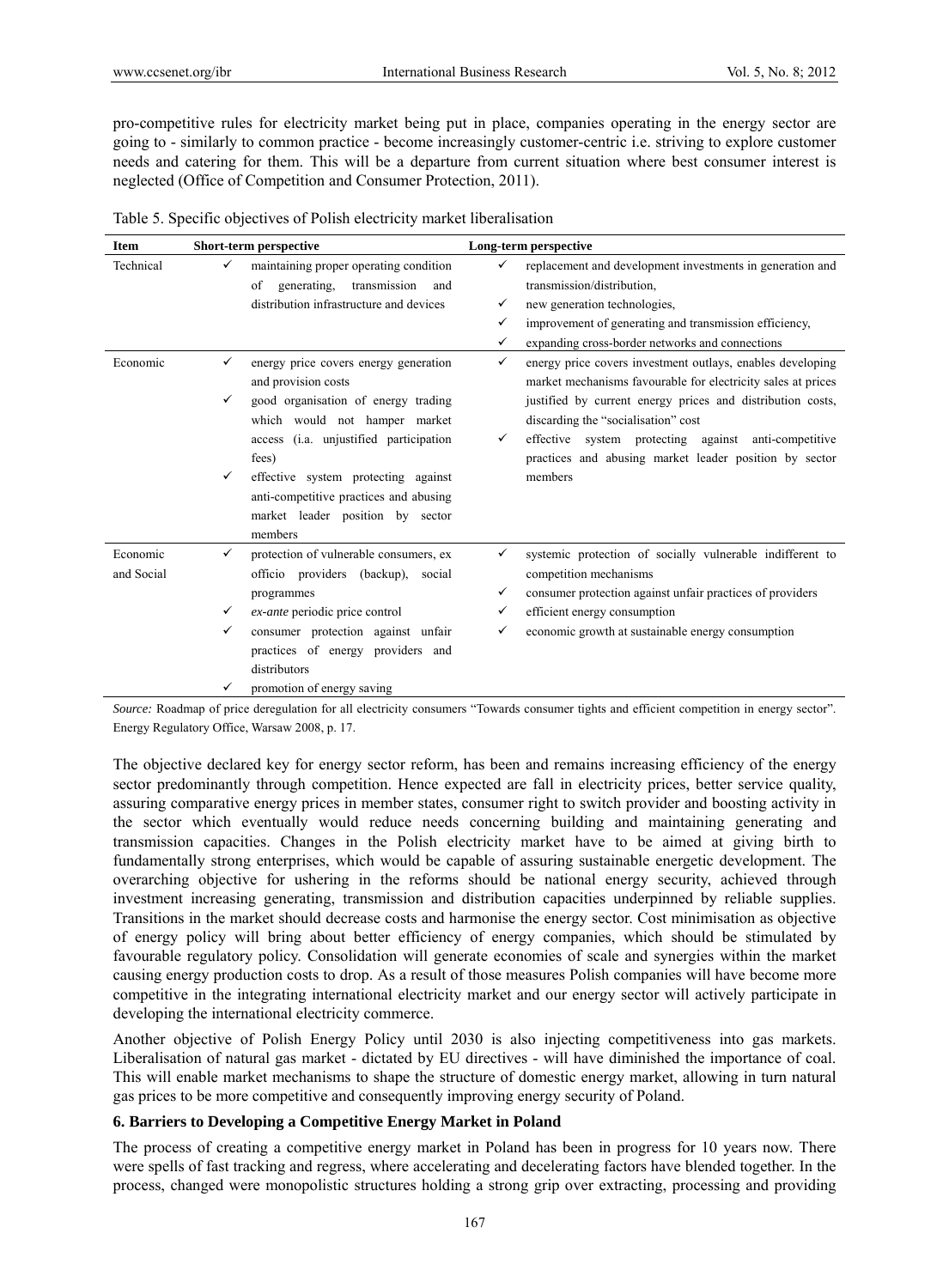energy into diversified businesses (state-controlled to a variable extent) with extensive portfolios and operating under different forms of ownership. As a result of those changes, both private and public producers and providers can compete for customers whilst using the regulated network infrastructure. Through those changes regulatory bodies were established and some of the following measures were used: TPA rule, accounting unbundling, legal unbundling and functional unbundling, merger & acquisition supervision on the national and regional level, state aid programmes and a range of other instruments facilitating consumer access to competitive power purchase offers concerning energy and natural gas (Swora, 2010).

History of Polish electricity market reforms and implementing competition mechanisms into the electricity market, proves it was inconsistent and unsuccessful. It is the end-consumer who bears the cost of incomplete programmes, forsaken measures or measures not followed through correctly, lengthening of the legislation process (especially in terms of implementing European legal provisions).

The act - Energy Law, passed in 1997 was to some extent a summary of transitions in the energy sector, which took place over the course of profound reforms after changing the Polish economic-political system, and introducing an independent regulatory body. At the same time, however, a regulatory mechanism was introduced based on so called reasonable costs, and the amount of long-term contracts concluded between producers and an operator as the single buyer did literally explode. Establishing an energy stock exchange and introducing the balancing market both in 1999 was beyond doubt a pro-market solution. Over the course of that evolution, however, consistency was missing - the energy stock market in Poland thus far remains marginalised. At the next stage of market development, whilst implementing the so called II liberalisation package, distribution system operators were legally unbundled and transmission system operator functionally unbundled. Termination of long-term agreements was also due in that period. This was supposed to increase competition in the sector. On the other hand, that period was dictated by vertical consolidation as result of which four entities were formed vertically integrated groups incorporating companies dominating the market (Swora, 2010). Lack of competition resulting from *closing* energy trade within consolidated groups, causes fundamental problems with accounting for state aid, which was intended to compensate producers - parties of KDT - for losses incurred due to their participation in the market.

As far as legislation is concerned, among key positive changes which took place in 2010 are:

- 1) Passing extensive amendment to the act Energy Law, which apart from regulations implementing the directive concerning safety, includes also provisions introducing obligation to participate actively in stock exchange trading, applicable to producers granted state aid due to KDT termination.
- *2)* Appointing the Ministry of Economy the new corporate supervisor of the PSE Operator company instead of the previous Ministry of Treasury, consequently strengthening unbundling (separating commerce from distribution, transmission and storing services) of transmission system operator.
- 3) Change in pricing policies for co-generated heat, based on reference prices.

Creating pro-competition conditions fostering its development is set out as strategic objective both in Polish Energy Policy as well as the act Energy Law. In 2010, however, actions put in place fell short of the goal. Although EU provisions were implemented, at the same time rigorous legislation was put in force which had negative impact on existing companies and effectively barred new entities from entering the market.

Polish Confederation of Private Employers Lewiatan (Polish Confederation of Private Employers Lewiatan, 2011) points toward key barriers impeding development of Polish energy sector and liberalisation of electricity and gas markets. Among those barriers are:

- 1) Authors of the report list the following regulatory barriers concerning the electricity market:
- $\checkmark$  not transparent legislative process,
- $\checkmark$  no reliable *ex ante / ex post* analyses and studies into deliverables of regulatory changes,
- $\checkmark$  no schedule of introducing changes into Polish Law to aligned it with EU legal changes,
- $\checkmark$  unstable regulatory environment, which poses a threat to successful execution of investment projects in the generation sector. Such unfavourable circumstances could not even be offset by high electricity prices thus discouraging for undertaking investments,
- $\checkmark$  regulatory risk influencing decisions of transmission and distribution system operators e.g. ERO President's ruling on power purchase prices compensating grid losses, causing operators to incur massive financial losses considerably decreasing their investment capabilities,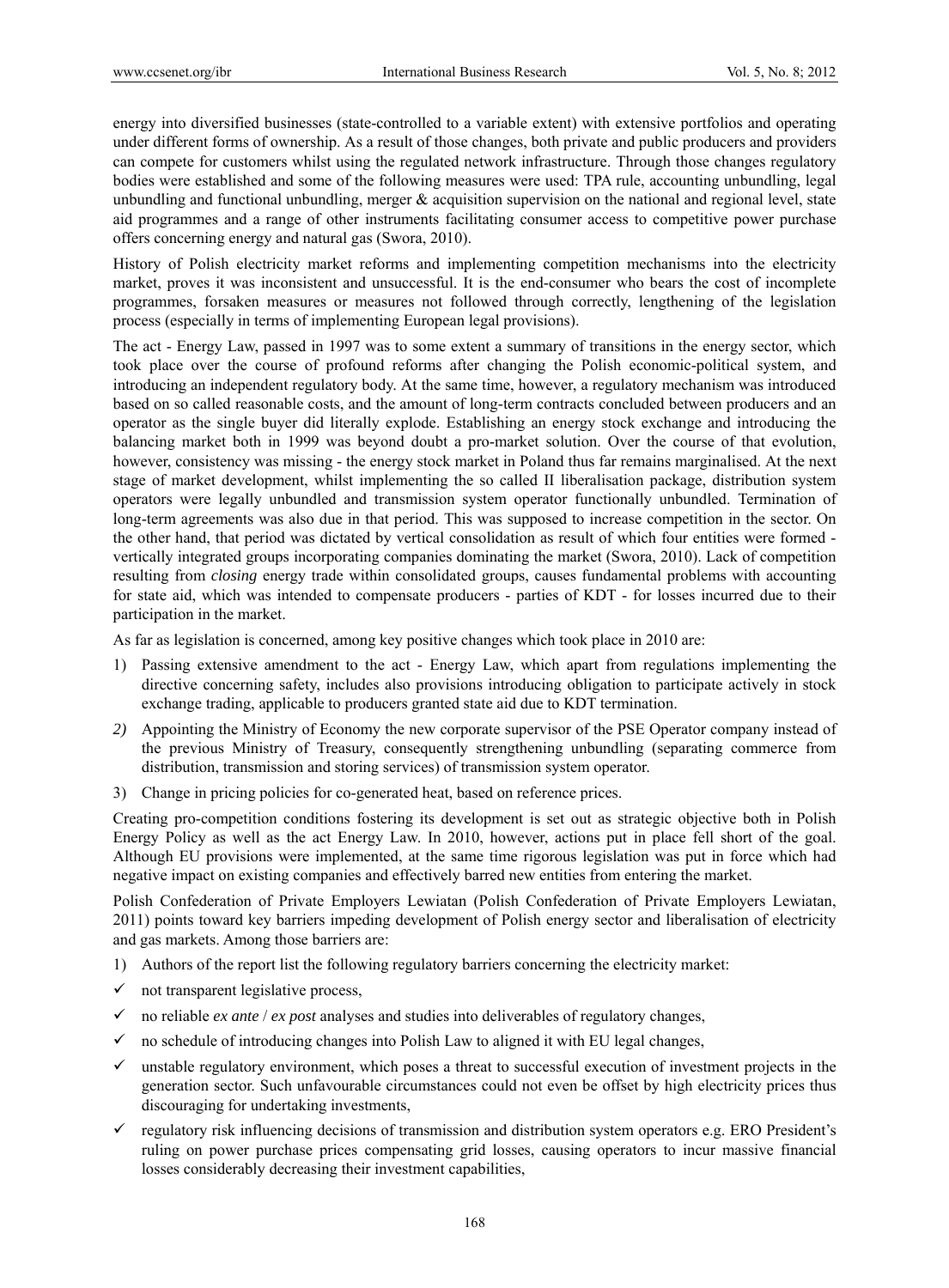- $\checkmark$  convoluted legislation inconsistent with executive acts, difficult to interpret and use, additionally causing extra risk factor to market strategies of energy companies,
- $\checkmark$  independence and discretion of regulator's decisions.
- 2) In terms of barriers concerning legal forms and ownership of energy companies the following were listed:
- $\checkmark$  vertical consolidation in the sector increased market power of some entities, decreased the number of wholesalers and caused energy to be generated and sold predominantly within consolidated groups - this was detrimental to transparency of market conditions and prices. In practice this caused an oligopoly to form.
- $\checkmark$  low transparency of the wholesale electricity market, slowing down investments due to low investor confidence,
- $\checkmark$  withheld privatisation of the energy sector resulting in low energy and economic efficiency of the sector as well as reduced investment capabilities,
- $\checkmark$  monopolistic practices in the balancing energy market caused by vertical consolidation of the energy sector,
- $\checkmark$  wrong architecture of the wholesale market,
- $\checkmark$  flawed model of offsetting costs incurred by the operator through balancing market operations through transmission tariffs forcing operators to apply measures reducing that cost - with mixed success for balancing market participants.
- 3) Barriers in the retail energy market:
- $\checkmark$  maintaining retail prices for households regulated,
- $\checkmark$  low consumer activity in the energy market,
- $\checkmark$  incorrect implementation of EU directive concerning supplier of last resort,
- $\checkmark$  unclear regulation concerning duties of and choosing "reserve supplier" and/or "emergency supplier",
- $\checkmark$  inconsistent rules on switching energy suppliers by consumers (including customers of energy companies without the status of distribution system operator),
- $\checkmark$  obligation upon consumers to adapt their meters when switching energy supplier to other than local trading company.

Moreover, among main barriers impeding creation of competitive electricity market report authors listed undue compensations for stranded costs, discriminative prices for companies outside consolidated groups, incomplete cost restructuring within energy groups and excessive fiscalism of State Treasury which have had its reflection in energy price rise caused by insufficient competition in the wholesale market. Fiscal and parasifcal charges built into energy prices are 25% and 50% for industrial consumer and household respectively. Excise for electricity is five to ten times higher than minimum rates in the EU. Complicated procedures of settling excise for trading companies and consumers cause impose additional charges on energy consumers. Another vital matter still hanging in the air is building cross-border connections. Hence, in the medium-term Poland will not be able to participate in the Integrated Energy Market, which will take its toll on Polish energy security and will restrain new suppliers from coming into the market, thus having negative impact on competition. Another issue raised by report authors is unjustified subsidising amortised renewable energy sources (big hydroelectric plants). Through that practice, the green producers increase their profit at cost of all energy consumers - without having to increase their renewable energy production (Polish Confederation of Private Employers Lewiatan, 2011).

Current shape of the gas market has been inherited after long-standing single-supplier market where the monopolist called the shots. Technical and price barriers to entry for new entities were also contributing factors. One of fundamental barriers to creating a competitive energy market is the regulatory policy, where PGNiG calculates the tariffs effectively obtaining undervalued gas price. PGNiG throws costs of imported gas and domestically produced gas together into one basket. Maintaining the price basket for PGNiG is unfavourable for competition in domestic market. Companies showing possible interest in providing Poland with gas, remark that entering the market are virtually impossible, because the new market actor would not be able to offer comparable prices. Bearing in mind decommissioning the PGNiG price basket would above all increase prices for the end-consumer, it should not be expected the regulator would take that decision anytime soon (Buczkowski, 2009).

One of key barriers to developing the gas market in Poland is restricted access to natural gas resources for new entrants (PGNiG claims practically the entire imported natural gas plus on top of that it remains the largest gas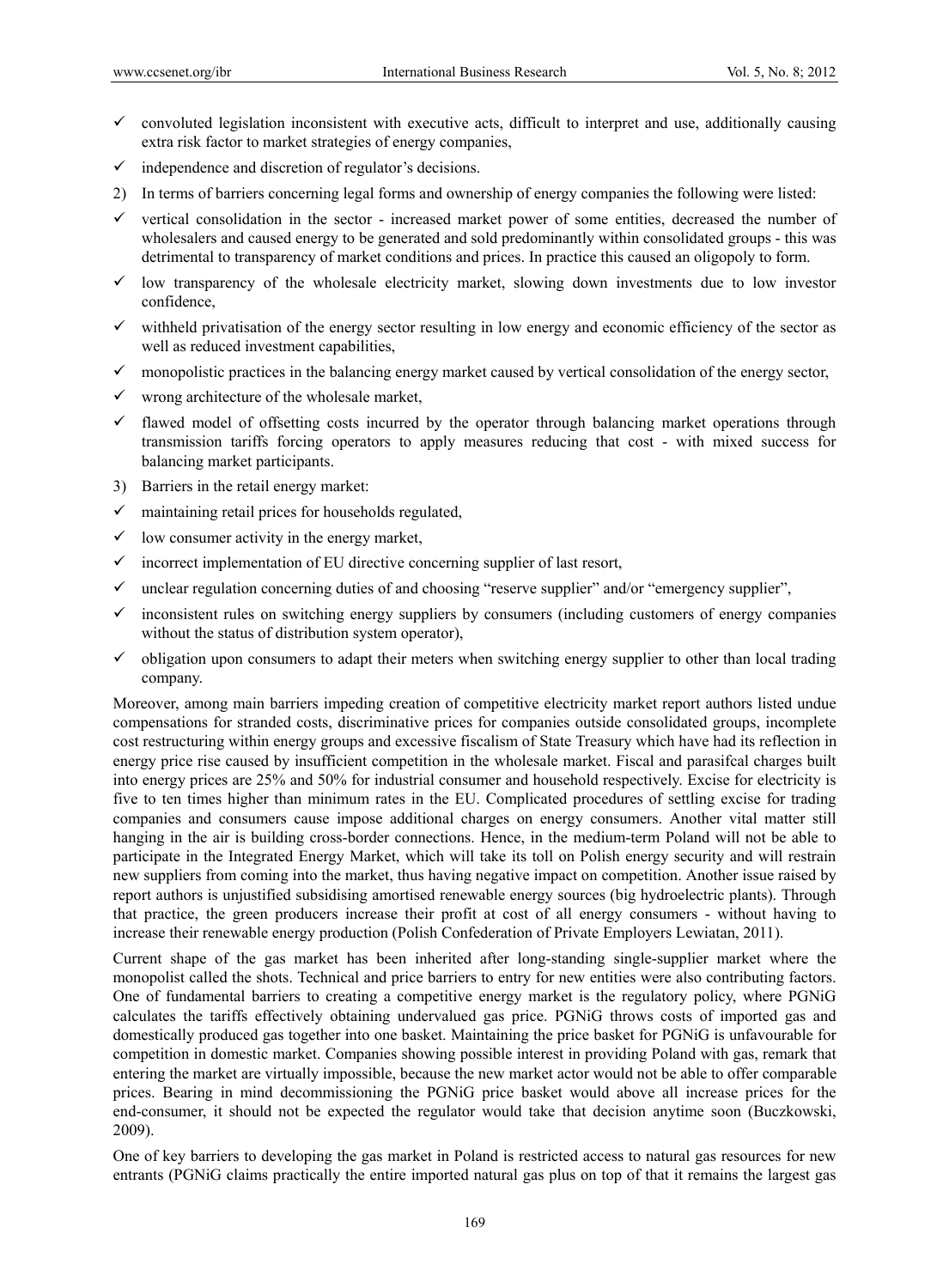producer in Poland). Limited access to underground gas storage is another barrier to developing competition within the sector. PGNiG is the sole proprietor and designated operator of underground storage capacities and practically the only user at that. What is missing are clear and effective rules assuring equality in access to storage capacities for all market actors, which should be rigorously pursued. An independent storage system operator could be the best solution to provide non-discriminatory third-party access to storage capacities.

Another factor holding back potential competition from entering the market are stringent rules on maintaining particular gas reserves. Another obvious step in direction of competitive gas market is improving connections with neighbouring countries. Today's gas transmission system in Poland is still relatively isolated from other countries. It enables only unidirectional flow (East-West). Gas Transmission Operator GAZ-SYSTEM SA, however, plans to implement a range of investment projects in 2009-2014 which are aimed to change that. Long-term agreement between PGNiG and Gazprom as well as no third party access to the Yamal pipeline are also a considerable hurdle in way of developing competition (OECD/IEA, 2011).

To summarise, current barriers to entry for new wholesale gas suppliers and developing competition are:

- $\checkmark$  no inter-system connections,
- no storage infrastructure,
- $\checkmark$  gas price in domestic market dictated by the "price basket", which disenables reflecting the true market value of gas,
- $\checkmark$  rigid rules on calculating tariffs making impossible to have flexible and competitive client approach.

#### **7. Conclusions**

A competitive marketplace is the driving force behind any market economy. One of key conditions underlying competition is favourable market structure. It cannot be excessively concentrated. In case of monopolization and stiff competition it is difficult to talk about real competition.

In Poland, liberalisation is more advanced in the electricity sector. Both the production and wholesale sector remain under fierce competition. The forward-moving vertical consolidation of the energy sector produced situation where there is a limited number of energy groups enjoying strong market power. The Polish electricity market could be described as illiquid. Among key factors capable of influencing that, is large fraction of bilateral contracts, and despite having made notable progress still insignificant fraction of stock exchange transactions. The new regulations ordering producers to trade 5% of generated electricity either on energy stock exchange or the regulated market are supposed to increase competition in the wholesale sector. That legislation was critical to the wholesale electricity market and higher liquidity of the Polish wholesale market enabled implementation of market coupling mechanisms through the monopolar high-voltage direct current (HVDC) submarine cable between Poland and Sweden.

Although the Polish electricity market opened its doors to retail competition as of June 1st 2007, the right to switch energy provider remains - in accordance with EU Directives - limited. This is above all due to no alternative, attractive offers for households, justified to some extent by regulated tariffs set on comparable levels.

The energy market is undergoing continuing restructuring and privatisation. Electricity and gas markets have been dominated by market incumbents for years what restrained competition, in the gas market in particular, which is one of the markets showing little competition and high concentration. Restructuring of the gas sector is under way - including establishing structures stipulated by the second EU liberalisation package i.e. independent and state-owned transmission system operator and six distribution system operators. In spite of these efforts, the gas market remains still strongly monopolised. PGNiG SA goes on to maintain its dominant position both in upstream and downstream sectors. By being the sole domestic gas importer and producer it effectively controls the wholesale market. PGNiG is also the dominant force in the retail market. Market share of all the other companies operating in the sector is a mere 2%. This "incumbent structure" creates situation where measures aimed at promoting and increasing competition meet with far more hurdles than in the electricity sector.

Restrained competition in the Polish energy sector is unfavourable for improving operational efficiency of energy companies and causes too heavy of a burden for end-consumers. Track record of market reforms in form of 81 TWh of electricity sold on the stock market compared to production of 157 TWh, just under 9 thousand consumers switching their provider out of 16.5 entitled prove that effects delivered by the changes are unsatisfactory. Balance of costs and benefits could and should provoke reflections. This state of affairs is yet to be affected by discussions over investment crisis, reproduction and development needs as well as the climate package - solving those problems could not harm efforts aimed at bringing about efficient competition. It would